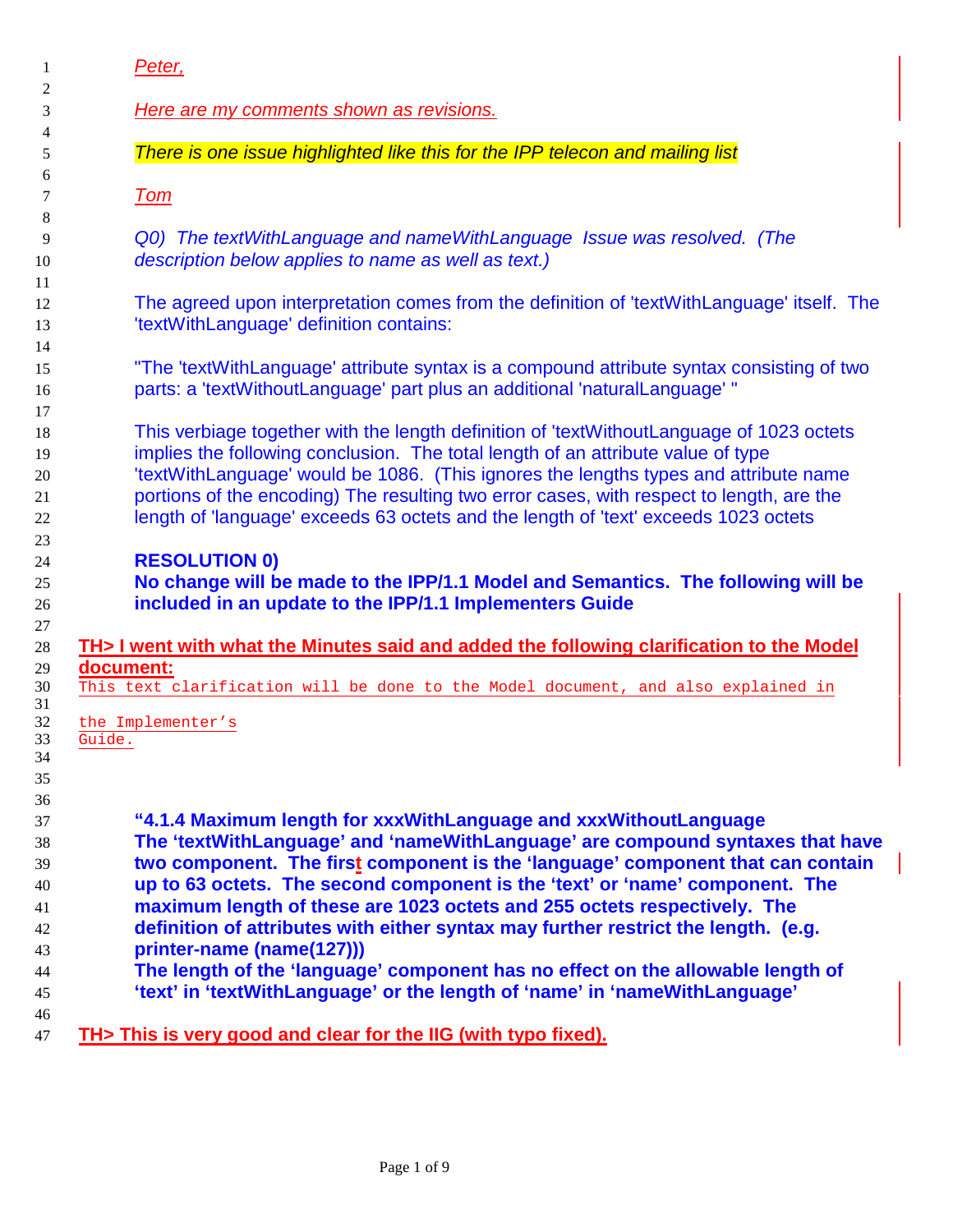| 48       | Here is what the RFC[ipp-mod] has to say about the "Resume-Printer Operation",                                                                                                                          |
|----------|---------------------------------------------------------------------------------------------------------------------------------------------------------------------------------------------------------|
| 49<br>50 | "This operation allows a client to resume the Printer object scheduling jobs on all its devices. The                                                                                                    |
| 51<br>52 | Printer object MUST remove the 'paused' and 'moving-to-paused' values from the Printer object's<br>"printer-state-reasons" attribute, if present. If there are no other reasons to keep a device paused |
| 53       | (such as media-jam), the IPP Printer transitions itself to the 'processing' or 'idle' states, depending                                                                                                 |
| 54       | on whether there are jobs to be processed or not, respectively, and the device(s) resume                                                                                                                |
| 55       | processing jobs."                                                                                                                                                                                       |
| 56       | What this means is, according to the RFC description, the "Resume-printer" operation must                                                                                                               |
| 57<br>58 | change the 'printer-state-reason' to some thing other than 'Paused' and 'moving-to-paused' and it<br>may or may not result in the Printer transitioning itself to the 'processing' or 'idle' states,    |
| 59       | depending on the actual physical device status (and, off course, depending on whether any jobs                                                                                                          |
| 60       | are queued-up for the printer or not!)                                                                                                                                                                  |
| 61<br>62 |                                                                                                                                                                                                         |
| 63       |                                                                                                                                                                                                         |
| 64       | <b>RESOLUTION 1a)</b>                                                                                                                                                                                   |
| 65       | Edit the IPP/1.1 Model and Semantics document containing the above content to                                                                                                                           |
| 66       |                                                                                                                                                                                                         |
| 67       | "3.2.8 Resume-Printer Operation                                                                                                                                                                         |
| 68<br>69 | This operation allows a client to resume the Printer object scheduling                                                                                                                                  |
| 70       | jobs on all its devices. The Printer object MUST remove the 'paused'                                                                                                                                    |
| 71       | and 'moving-to-paused' values from the Printer object's "printer-state-                                                                                                                                 |
| 72       | reasons" attribute, if present. If there are no other reasons to keep a                                                                                                                                 |
| 73       | device paused (such as media-jam), the IPP Printer is free to transition itself to                                                                                                                      |
| 74       | the 'processing' or 'idle' states, depending on whether there are jobs                                                                                                                                  |
| 75<br>76 | to be processed or not, respectively, and the device(s) resume<br>processing jobs."                                                                                                                     |
| 77       |                                                                                                                                                                                                         |
| 78<br>79 | TH> I goofed in editing the Model by not making this simple change indicated in the<br>minutes to replace "transitions itself" with "is free to transition itself". I'll add that as a                  |
| 80       | typo to fix with the RFC editor.                                                                                                                                                                        |
| 81       |                                                                                                                                                                                                         |
| 82       |                                                                                                                                                                                                         |
| 83       | Q1) Is the responsibility of the "Resume-Printer" operation limited to changing the Printer objects                                                                                                     |
| 84       | 'printer-state-reasons' or does it have any bearing on the 'Printer-state' also?                                                                                                                        |
| 85<br>86 | <b>RESOLUTION 1)</b>                                                                                                                                                                                    |
| 87       | "resume-printer" does NOT have a responsibility to change the printer state. Keep in mind                                                                                                               |
| 88       | that there may be other reasons for a printer's state besides someone issuing a 'pause-                                                                                                                 |
| 89       | printer'. These other conditions may prevent the printer from transitioning to 'idle' or                                                                                                                |
| 90       | 'processing'. (Corrective action in resolution 1a)                                                                                                                                                      |
| 91       |                                                                                                                                                                                                         |
| 92<br>93 | Q2) If, in case, the IPP printer is unable to change its state due to some problem with the actual                                                                                                      |
| 94       | printer device (say, it is shut down or there is a media-jam as indicated in the RFC[ipp-mod]),                                                                                                         |
| 95       | what should be the result of the "Resume-printer" operation?                                                                                                                                            |
| 96       | Should it still change the 'printer-state-reasons' and return success or should it fail ?                                                                                                               |
|          |                                                                                                                                                                                                         |
| 97       |                                                                                                                                                                                                         |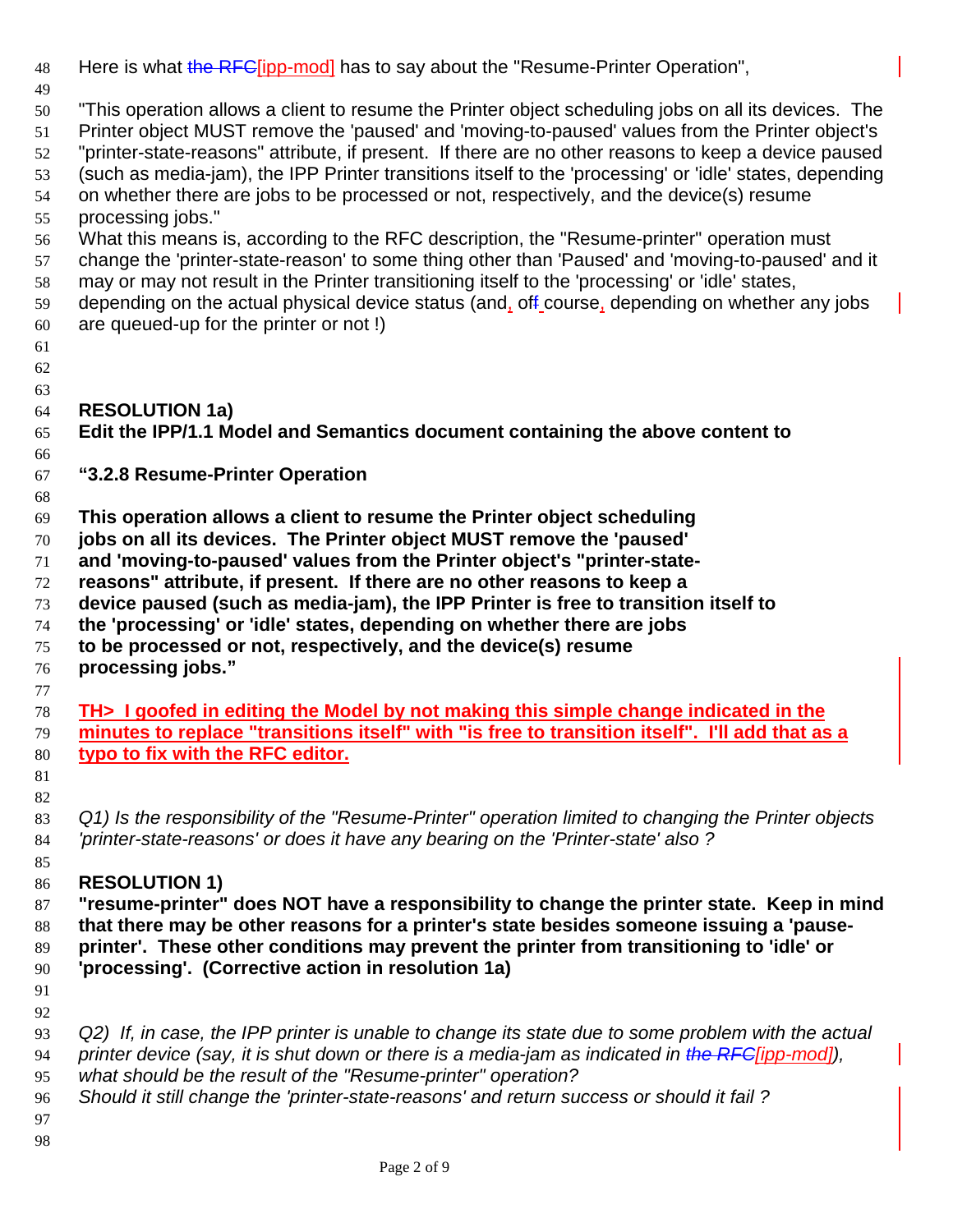## **RESOLUTION 2)**

- **The 'resume-printer' operation must clear the 'paused' or 'moving-to-paused' 'printer-state- message'. The operation must return a 'successful-ok' status code (No corrective action)** *TH> Gee. I think this would be a good clarification to add to the IIG. Why not add it as a question and answer in the IIG under the Resume-Printer section? Q3) If it succeeds after changing the 'printer-state-reasons', what should be the value of 'Printer- state' and who should take care of the 'Printer-state' later on ?* **RESOLUTION 3) The 'printer-state 'will change to one of three states 'idle' - no additional jobs and no error conditions present 'processing' - job available and no error conditions present current state (i.e. no change) an error condition is present (e.g. media jam) In the third case the 'printer-state-reason' will be cleared by automata when it detects the error condition no longer exists. The 'printer-state' will move to 'idle' or 'processing' when**
- **conditions permit. (i.e. no more error conditions) (Corrective action in resolution 1a)**
- 
- **TH> This seems to be good info for the IIG in a section on Resume-Printer operation.**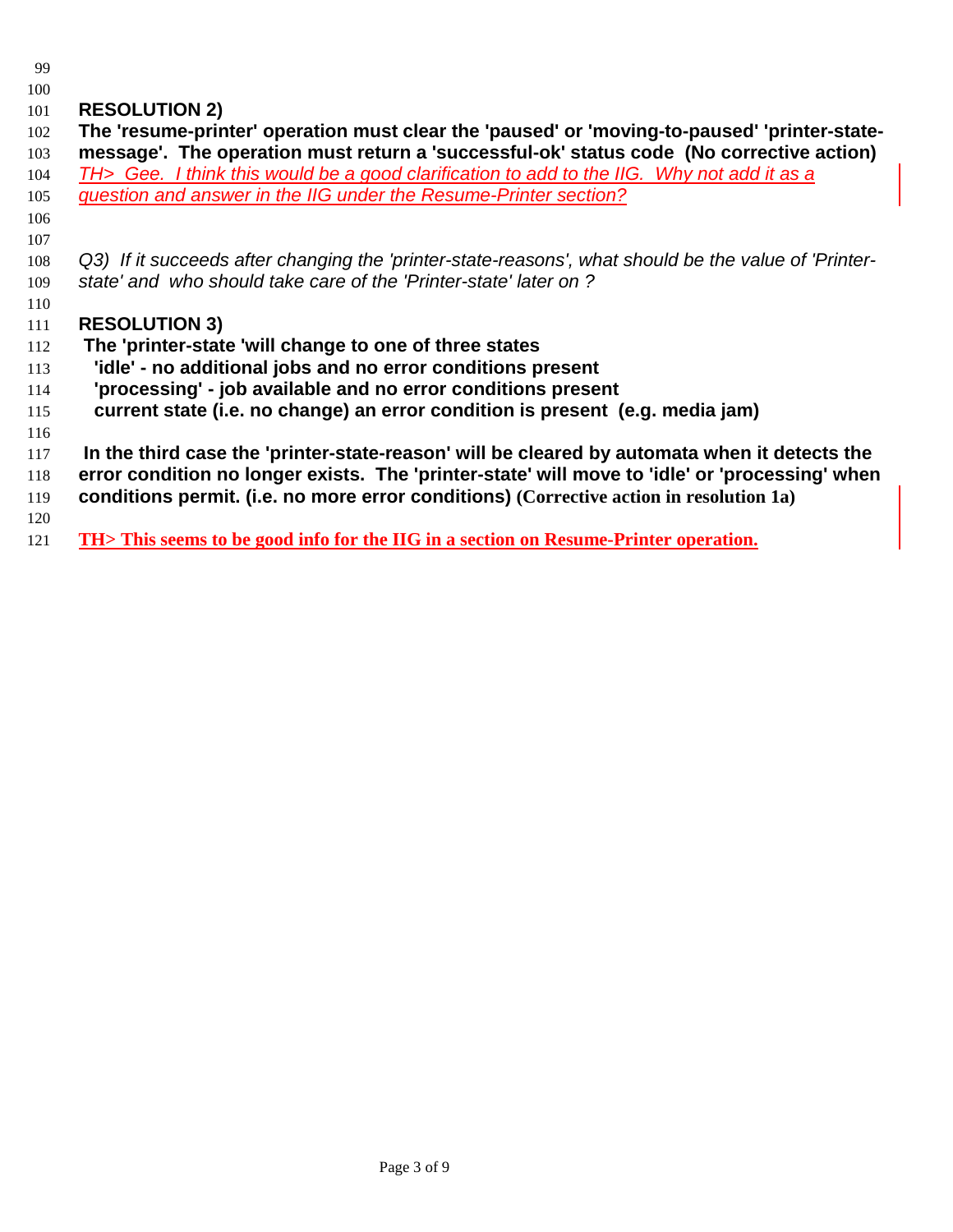| 122 | Q4) Assume a client has performed a Print-URI operation with a reference to a large document       |
|-----|----------------------------------------------------------------------------------------------------|
| 123 | . The request is processed checking for the uri-scheme and the accessibility of the document, and  |
| 124 | the client is sent a response with a valid job-id. While the IPP server is downloading the         |
| 125 | document mid way , the client does a get-job-attributes. We would return the job-state as pending- |
| 126 | held, but what the job-state-reasons say. There is a job-state-reason 'job-incoming', but is       |
| 127 | limited to create-job.                                                                             |
| 128 |                                                                                                    |
| 129 |                                                                                                    |
| 130 | <b>RESOLUTION 4) (Note: checking accessibility is optional)</b>                                    |
| 131 | Use 'job-incoming'. I assume your implementation requires that the entire job stream be            |
| 132 | transferred to your printer prior to processing. If you could begin before transfer is             |
| 133 | complete then the 'job-state' would be 'processing' and the 'job-state-reasons' could also         |
| 134 | include 'job-interpreting', 'job-transforming' and/or 'job-printing'. Assuming your                |
| 135 | implementation can not process until the entire document data has been retrieved I agree           |
| 136 | with your 'job-state'.                                                                             |
| 137 | Update IPP/1.1 Model and Semantics: 4.3.8 job-state-reasons (1setOf type2 keyword)                 |
| 138 | Change                                                                                             |
| 139 | "job-incoming': The Create-Job operation has been accepted by the                                  |
| 140 | Printer, but the Printer is expecting additional Send-Document                                     |
| 141 | and/or Send-URI operations and/or is accessing/accepting document                                  |
| 142 | data."                                                                                             |
| 143 | To                                                                                                 |
| 144 | "job-incoming': A job creation operation has been accepted by the                                  |
| 145 | Printer, but the Printer is expecting additional Send-Document                                     |
| 146 | and/or Send-URI operations and/or is accessing/accepting/retrieving document                       |
| 147 | data.                                                                                              |
| 148 |                                                                                                    |
| 149 | TH> Another good fix for the Model as a typo with the RFC editor. However, it applies to           |
| 150 | more than just the job creation operations (Create-Job, Print-Job, and Print-URI) and its          |
| 151 | only the latter part that applies to other operations. I suggest the following for [ipp-mod]       |
| 152 | instead, ok:                                                                                       |
| 153 |                                                                                                    |
| 154 | "'job-incoming': The Create-Job operation has been accepted by the                                 |
| 155 | Printer, but the Printer is expecting additional Send-Document                                     |
| 156 | and/or Send-URI operations and/or is accessing/accepting document                                  |
| 157 | data after accepting a Print-Job, Print-URI, Send-Document and/or Send-URI operation."             |
| 158 |                                                                                                    |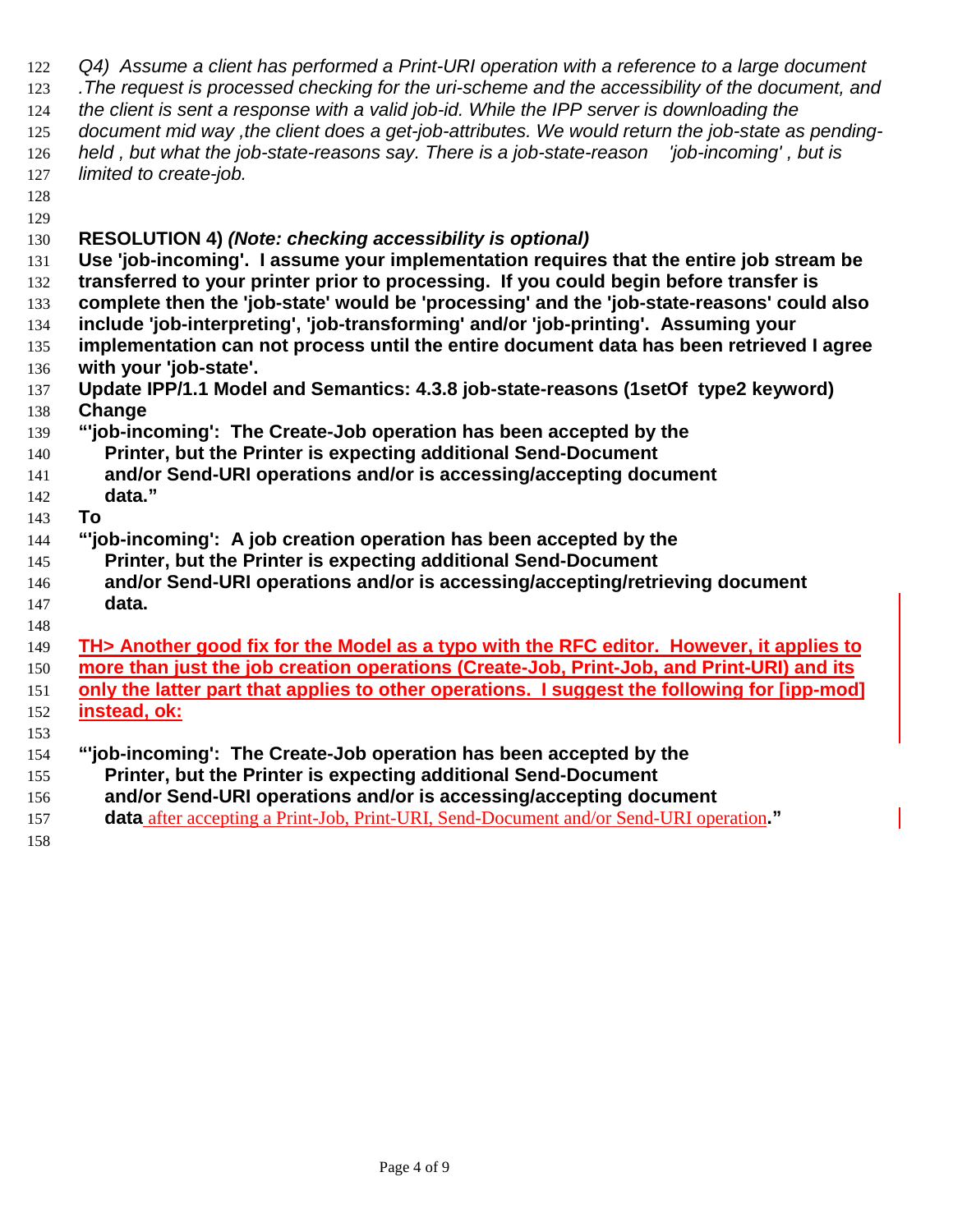- *Q5) assume a user sends a Create-Job request and is successful. Without performing a send URI/Doc operation he issues a last-doc without any document data( so the IPP server would have a job that is created without any data) . what should be the response of the IPP server to this last-doc*
- *. Will a client-error-not-possible (0x0404) status-code suffice.*
- **RESOLUTION 5)**

 **The protocol does not prohibit a job without a document. It is not a protocol error. The 'last-doc' request should be accepted. There is no requirement that an IPP Job contains a document. The response to the operation with the 'last-doc' set and no document must be 'successful-ok' assuming no other conditions exist. When the job is processed the**

- **resulting 'job-state' would be 'completed' and the 'job-state-reasons' would include 'job-**
- **completed-successfully' if no other conditions exist that would cause an error or warning (e.g. requesting a finishing option).**
- 

**Add the following to the IPP/1.1 Implementers Guide:**

- **"4.5 Empty Jobs**
- **The IPP object model does not prohibit a job that contains no documents. Such a job may**
- **be created in a number of ways including a 'create-job' followed by an 'add-document' that contains no data and has the 'last-document' flag set.**
- **An empty job is processed just as any other job. The operation that "closes" an empty job**
- **is not rejected because the job is empty. If no other conditions exist, other than the job is**
- **empty, the response to the operation will indicate success. After the job is scheduled and processed, the job state SHALL be 'completed'**
- **There will be some variation in the value(s) of the 'job-state-reasons' attribute. It is**
- **required that if no conditions, other than the job being empty, exist the 'job-state-reasons'**
- **SHALL include the 'completed-successfully'. If other conditions existed, the 'completed-**
- **with-warnings' or 'completed-with-errors' values may be used."**
- 
- **TH> Looks good for the IIG. However, I also clarified the [ipp-mod] by adding the following sentence to the Group 2 section of 3.3.1.1 Send-Document Request:**
- It is not an error for a client to submit a job with no actual document data, i.e., only a single Create-192 Job and Send-Document request with a "last-document" operation attribute set to 'true' with no
- document data.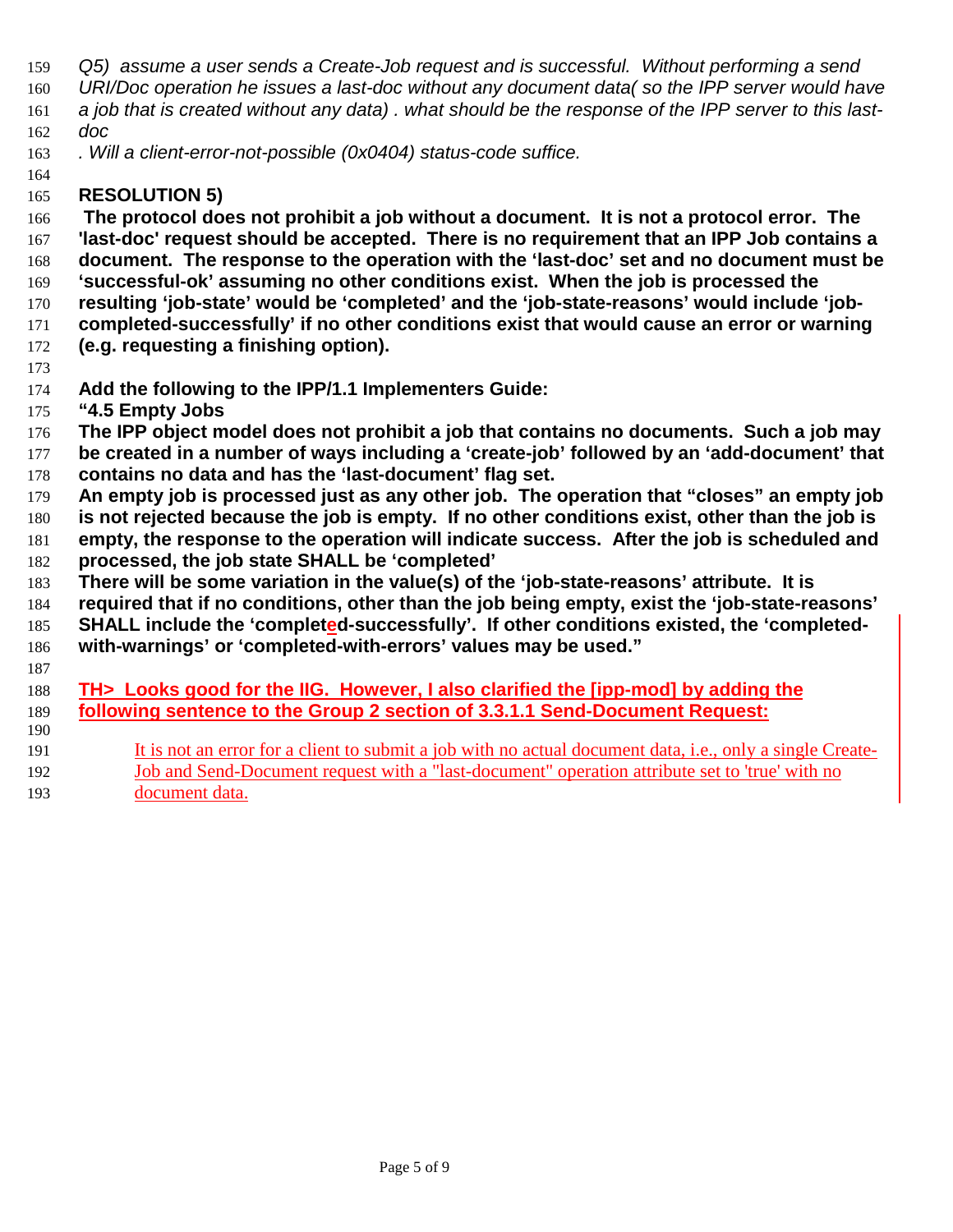| 194 | Q6) assume a printer is paused (as a result of which the printer status is set to 'stopped') and           |
|-----|------------------------------------------------------------------------------------------------------------|
| 195 | has jobs queued under it. A user issues a Purge-Jobs request and is successful. Now should                 |
| 196 | the printer status be changed to 'idle' or does 'stopped' override 'idle'.                                 |
| 197 |                                                                                                            |
| 198 |                                                                                                            |
| 199 | <b>RESOLUTION 6)</b>                                                                                       |
| 200 | The 'purge-jobs' does not affect the state of the printer. The state of the printer should                 |
| 201 | remain as it was.                                                                                          |
| 202 |                                                                                                            |
| 203 | The IPP/1.1 Implementers Guide will be updated with a state transition diagram                             |
| 204 |                                                                                                            |
| 205 | TH> However, [ipp-mod] contains the following statement under Purge-Jobs:                                  |
| 206 |                                                                                                            |
| 207 | The Printer object MUST accept this operation in any state and transition the Printer object to the        |
| 208 | 'idle' state.                                                                                              |
| 209 |                                                                                                            |
| 210 | I believe that we should clarify when the Printer doesn't move to 'idle', since it is correct              |
| 211 | for all conditions, except if the Printer is in the 'stopped' state with the 'paused' reason. If           |
| 212 | the Printer was in the 'stopped' state because of a 'media-jam', then Purge-Jobs does                      |
| 213 | transition the Printer (eventually) to 'idle' (perhaps after the media jam is fixed by human               |
| 214 | intervention).                                                                                             |
| 215 |                                                                                                            |
| 216 | <b>ISSUE 01: How about the following for [ipp-mod], while we work on a state transition table</b>          |
| 217 | for the IIG:                                                                                               |
| 218 |                                                                                                            |
| 219 | <b>Replace in Purge-Jobs operation:</b>                                                                    |
| 220 |                                                                                                            |
| 221 | The Printer object MUST accept this operation in any state and transition the Printer object to the        |
| 222 | 'idle' state.                                                                                              |
| 223 |                                                                                                            |
| 224 | with:                                                                                                      |
| 225 |                                                                                                            |
| 226 | The Printer object MUST accept this operation in any state and either (1) transition the Printer           |
| 227 | object to the 'idle' state or (2) keep it in the 'stopped' state or move it to the 'stopped' state, if the |
| 228 | Printer had been paused using the Pause-Printer operation ("printer-state-reasons" = 'paused' or           |
| 229 | 'moving-to-paused', respectively).                                                                         |
| 230 |                                                                                                            |
| 231 |                                                                                                            |
|     |                                                                                                            |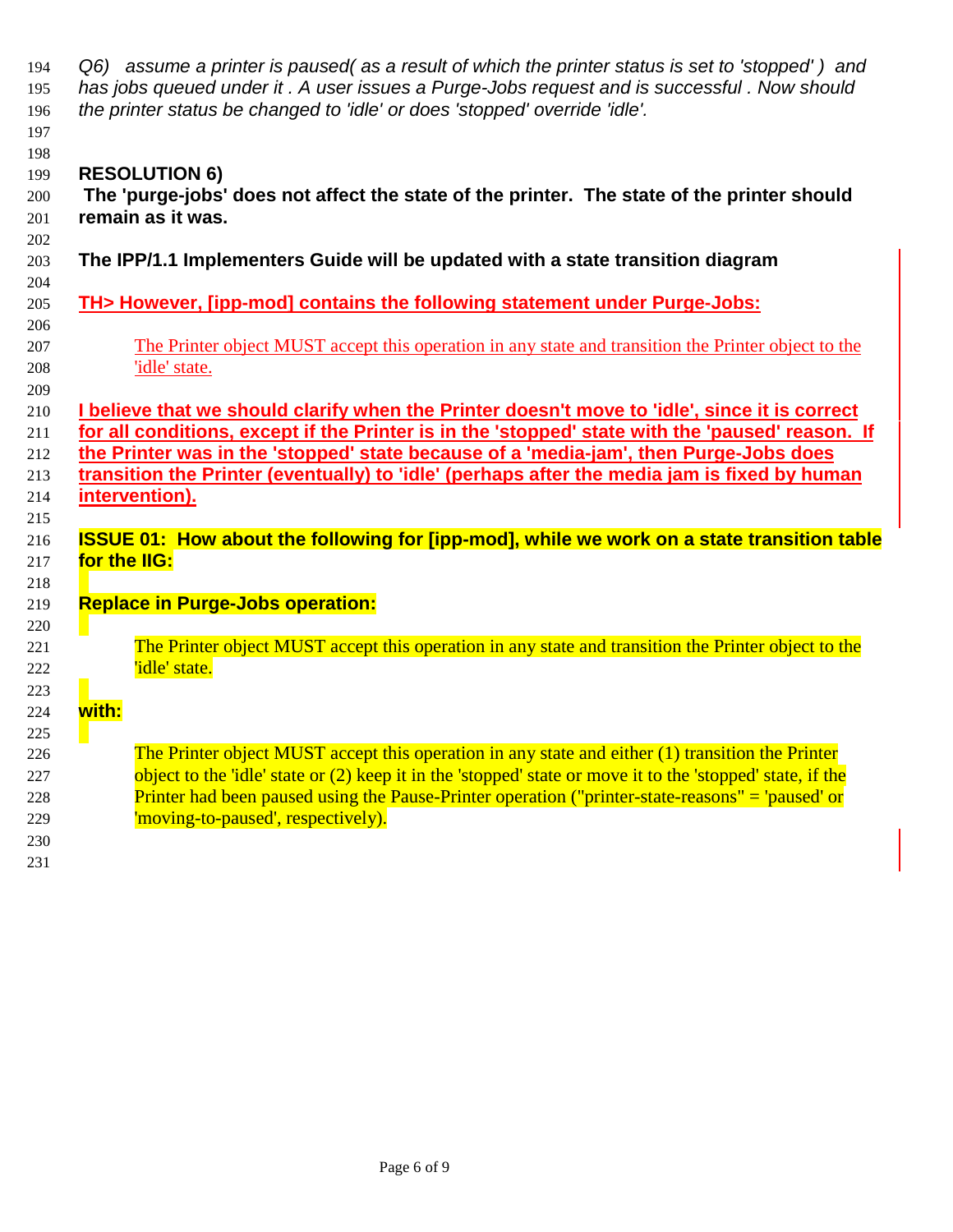*Q7) Restart on a Create-Job request:*

 *Assume I give a Create-Job request along with a set of 5 documents . All the documents get printed and the job state is moved to completed . I issue a Restart-Job request on the job. Now the issue is that, if I try to add new documents to the restarted job ,will the Ipp Server permit me to do so or return "client-error-not-possible " and again print those 5 jobs.*

 

## **RESOLUTION 7)**

 **A job can not move to the 'completed' state until all the documents have been processed. The 'last-document' flag indicates when the last document for a job is being sent from the client. This is the semantic equivalent of closing a job. No documents may be added once a job is closed. Section 3.3.7 of the IPP/v1.1 model states "The job is moved to the 'pending' job state and restarts the beginning on the same IPP Printer object with the same attribute values." 'number-of-documents' is a job attribute.**

- **The IPP/1.1 Implementers Guide will be updated with a state transition diagram**
- TH> I also suggest adding the above paragraph to the IIG.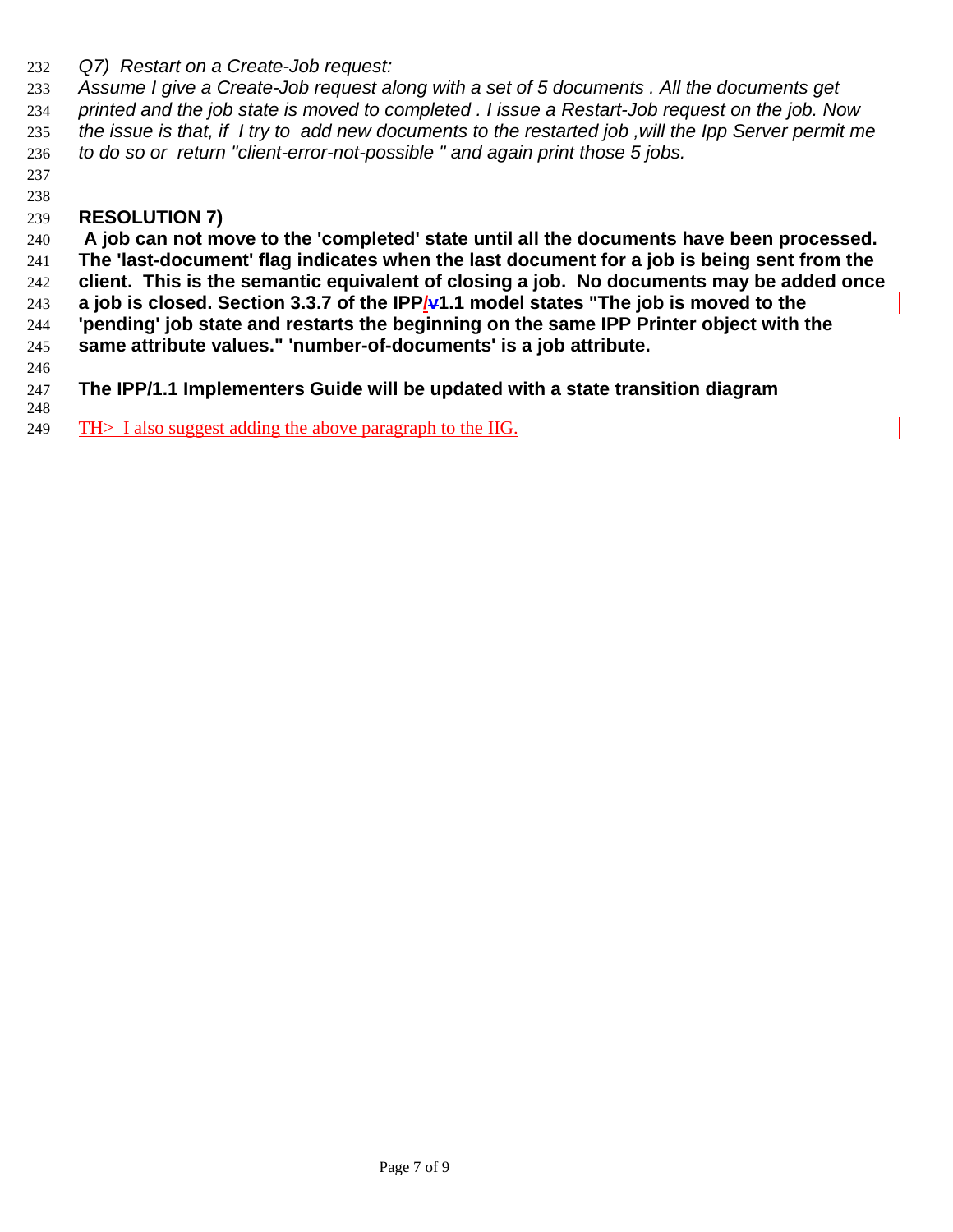- *Q8) Restart on a Print-URI request that was completed :*
- *If I issue a Restart-Job request on a job that is in state "completed", does the IPP Server need to down load the file again or proceed with a file that it had already downloaded.*

## **RESOLUTION 8)**

 

 **The IPP job does not contain any data, only a reference. The job data resides wherever the URL indicates. Although the specification does not prohibit caching of print data caching may introduce inconsistent behavior with other IPP implementations. The following will be added to the IPP/1.1 Implementers Guide "3.3.2 Restart-job The 'restart-job' operation allows the reprocessing of a completed job. Some jobs store the document data on the printer. Jobs created using the Print-Job'print-job' operation are an example. It is required that the printer retains the job data after the job has moved to a 'completed state' in order for the 'restart-job'Restart-Job operation to succeed. Some jobs contain only a reference to the job data. A job created using the 'print-uri'Print- URI is an example of such a job. When the 'restart-job'Restart-Job operation is issued the job is reprocessed. It is expected that the job data will be retrieved again to print the job. The standard does not disallow caching the job data on the printer. Implementers should be aware that the contents of the print data might have changed from the last time the data was cached. It is possible that a job fails while attempting to access the print data. When such a job is the target of a Restart-Job'restart-job' the Printer SHALL attempt to retrieve the job data again." TH> I thought we agreed that the Printer MUST re-fetch the data using the URI. If so, the above two sentences MUST be deleted as I have indicated. I added the following to Restart-Job in the [ipp-mod], ok:** 

 If any of the documents in the job were passed by reference (Print-URI or Send-URI), the Printer MUST re-fetch the data, since the semantics of Restart-Job are to repeat all Job processing.